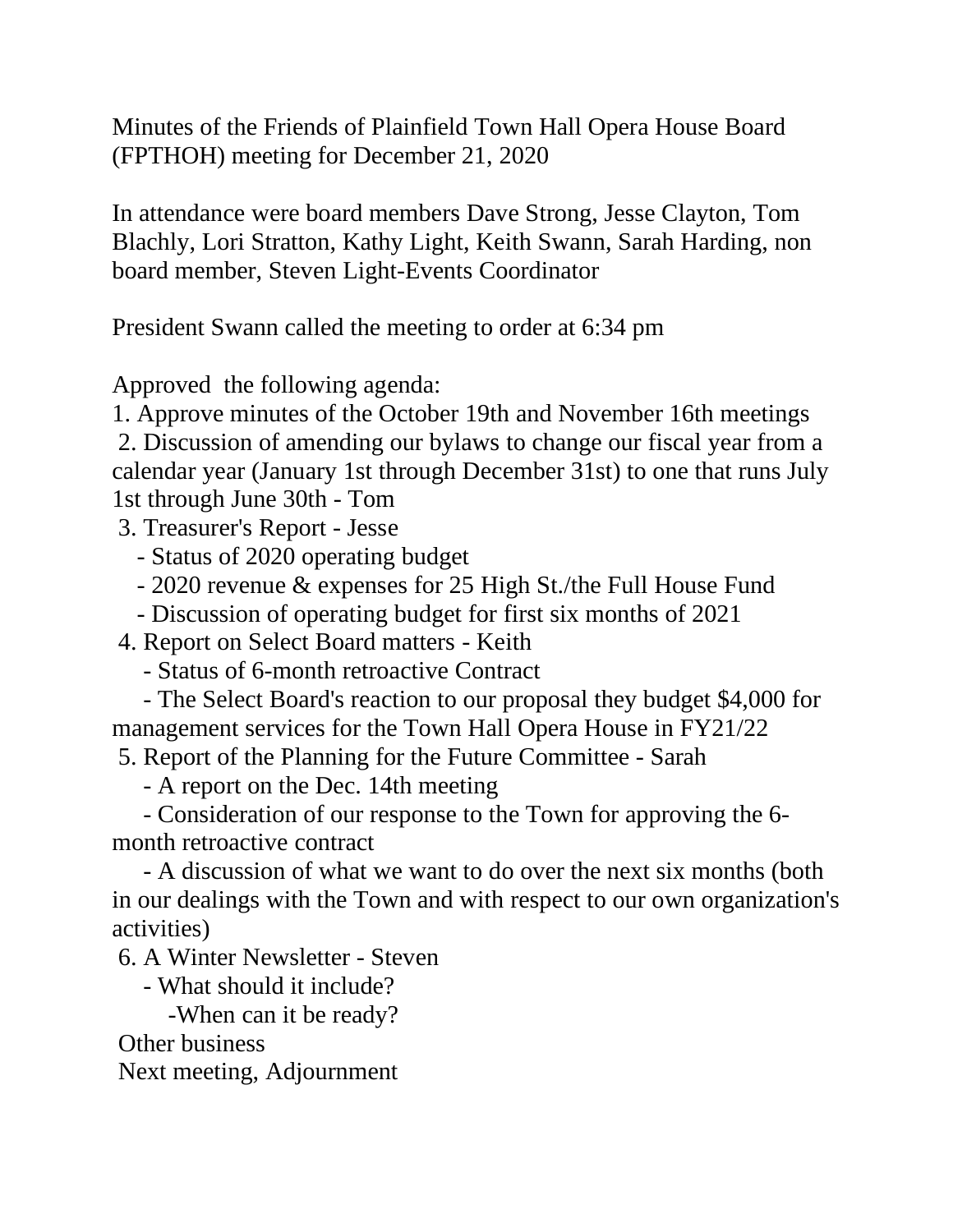## -Treasurer's Report-

Net income for concert series 1/1/20-12/21/20 was \$1981. Website work was not charged by Delia. The last concert was in March and had about \$2000 pre ticket sales. Many people did not take refunds. Jesse accounted for concert series. Discussion about Quickbooks not showing mortgage payments; it goers on equity lines.

## -Report on Select Board Matters-

The select board approved 6 month retroactive contract for \$1500. Talked about proposed operating budget. The amount approved by the board (\$4,000) should be able to cover first  $\frac{6}{6}$  months of management expenses. Steve talked about a possibility of not being compensated as events coordinator. Dave suggested putting \$500 towards an events coordinator and reduce website payments to \$500. Steve said Delia put her commitment go do website work for free in an email. Sarah suggested finding out how much it would cost to hire someone to do website work. Jesse would like to balance the budget with a payment of \$400 for events coordinator.

-Amending our Bylaws to Change our Fiscal Year-

Talked about switching our fiscal year from a calendar year (January 1st through December 31st) to one that runs from July 1st through June 30th. It would make the concert series run more smoothly, and it would parallel the town's time frame. Tom proposed that we should amend the calendar year as discussed. Keith seconded it and the bylaw was passed.

-Report of the Planning for the Future Committee-

*Consideration of our response to the Town for approving the 6-month retroactive contract:*

Tammy felt that we should keep the organization alive for the time when COVID ends. They approved contract for  $$15,00$  despite the fact they feel our services are less than they expect.

*December 14th meeting of the subcommittee/ Over the next 6 months*: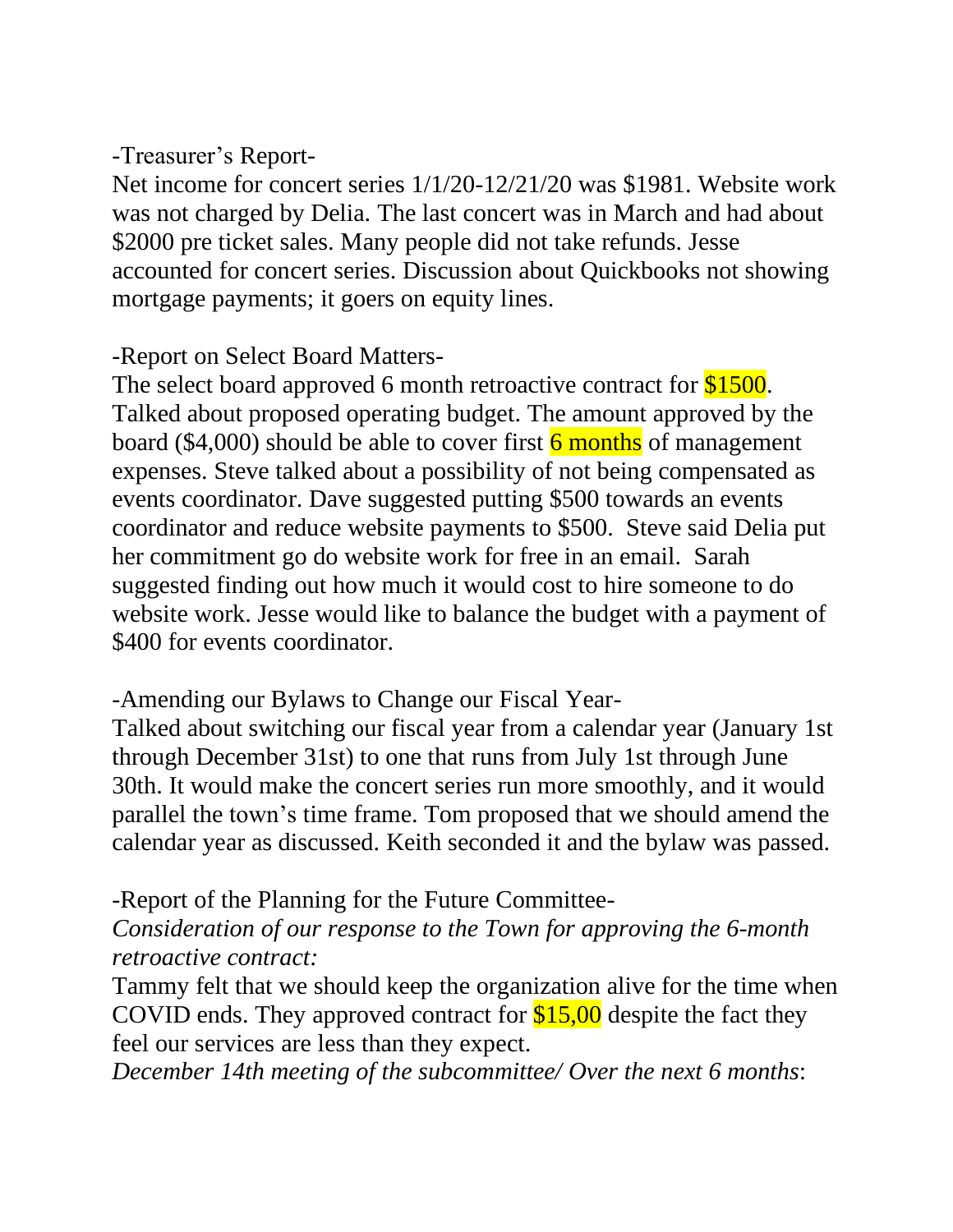Dave, Keith, Jesse, Sarah discussed reconfiguration of ideas about the operation of the FTHOH in relation to the present budget and relationship to the Town Select Board. Three basic options were 1)be more aggressive about renewing the contract, 2) become completely separate from the town select board, 3) continue with select board, but with much more freedom by negotiating a permanent lease with them, pay nominal fee, assume some of the costs that the Town covers now. The subcommittee did not come to a conclusion. It was suggested to tell the town in a thank you note (about renewing contract) that we are reimagining our relationship with the Town. How does it leave us to do projects that the Town is not willing to do, eg., build green room? Dave talked about buying the building- shy of fundraising. Jesse likes long term lease and making improvements to increase value of the PTHOH. Green room will cost about \$80,000 (\$3,000 construction, \$50,000 materials). Sarah posed question-Would a 10 year lease be better than a free standing non profit that manages the facility? If we are a completely independent organization, PTHOH would be the main building to use, but not responsible for, or in control of, the building. Jesse suggested that we need to take a close look at our mission. Dave said it would be great to be in control and show that we are the best thing for the town-if everything financially mutual, ask them to take bids and see if we can lease the building long term and build a green room. Dave suggested we ask the SB to meet with us and discuss options. Steve pointed out that the town relies on income from the opera house to pay for expenses like utilities. Jesse suggested that the Town would be like a Landlord and pay for major stuff (not utilities) and have liability. We would pay for utilities if we had long germ lease. Dave calculated that our services are worth \$4,000 and the Town wants to fall back to \$3,000. We provide valuable service for the Town. Sarah suggested that we pull together a budget and see what it would look like if we were to be independent…Jesse volunteered to put that together and Dave and Sarah will write a letter to the town for the next SB meeting. Sarah left meeting around 7:30.

-Winter Newsletter-